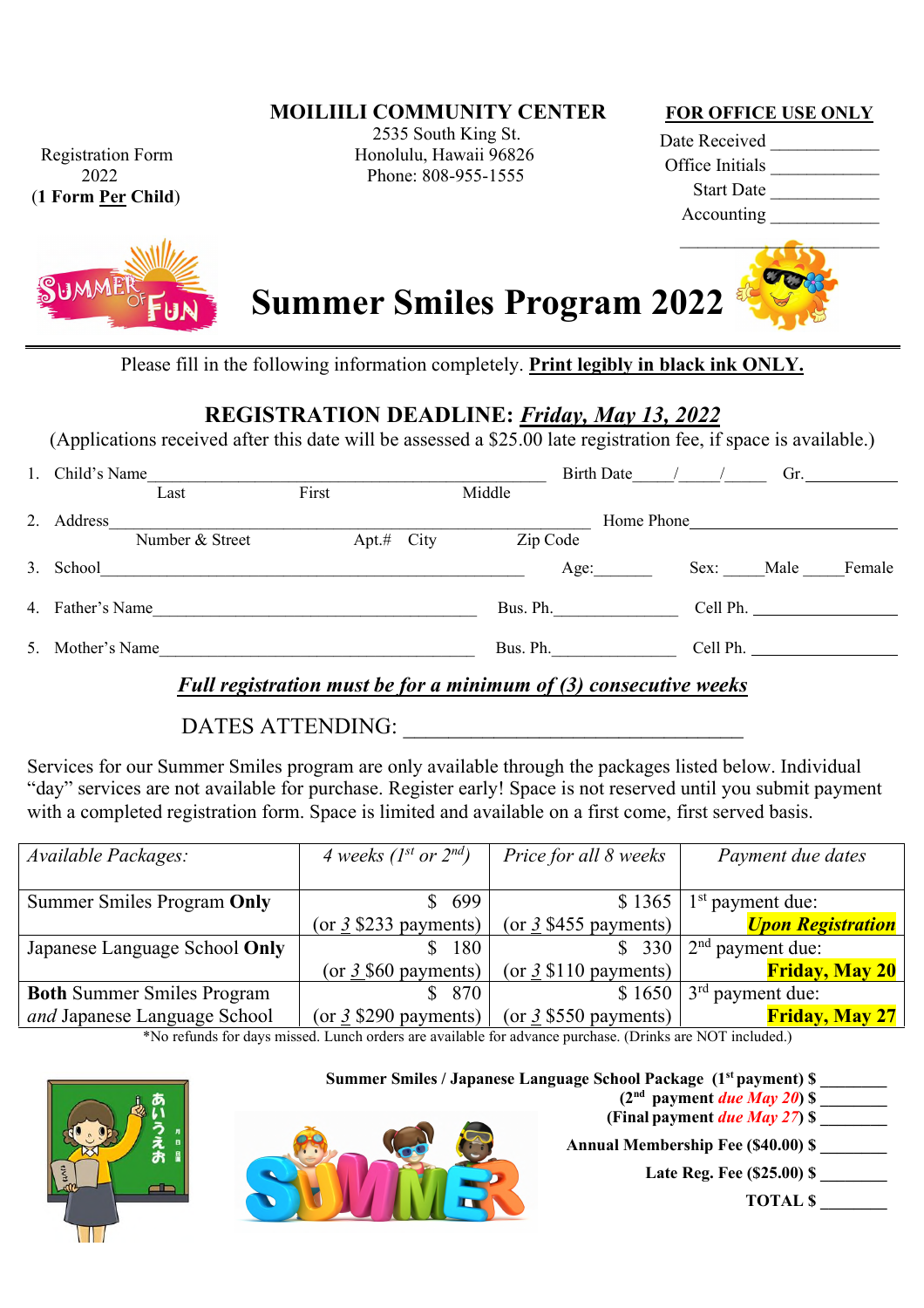

# **TO REGISTER**

1. COMPLETE A FULL DAY OR A HALF DAY APPLICATION *AND* INFORMATION SHEETS.

2. REGISTRATION MUST BE FOR A MINIMUM OF THREE (3) CONSECUTIVE WEEKS FOR THE FULL DAY PROGRAM.

3. PAYMENT (IN FULL OR A DEPOSIT) IS REQUIRED FOR ALL REGISTRATIONS.

4. REGISTRATION DEADLINE FOR ALL PROGRAMS IS FRIDAY, MAY 13, 2022. **Registrations turned in after May 13, 2022 will be assessed a late fee of \$25.00.**

5. REFUNDS will be allowed for cancellations made one week (7 consecutive days) before the program begins, minus a \$25.00 service charge.

6. AN ANNUAL MEMBERSHIP FEE OF \$40.00 IS ASSESSED AND GOOD FOR ALL PROGRAMS. **THIS FEE IS NON-REFUNDABLE.**

7. MAIL OR BRING THE COMPLETED FORM (WITH PAYMENT) TO: MOILIILI COMMUNITY CENTER 2535 SOUTH KING STREET HONOLULU, HAWAII 96826

8. ENCLOSE A CHECK OR MONEY ORDER. MASTERCARD AND VISA CHARGE CARDS ARE ALSO ACCEPTED WHEN PAYING IN PERSON. CHECKS RETURNED FOR INSUFFICIENT FUNDS WILL BE CHARGED A \$25.00 FEE.

9. PLACEMENT IN THE PROGRAM WILL DEPEND UPON SPACE AVAILABILITY IN THE APPROPRIATE AGE GROUP. REGISTRATION IS ON A FIRST-COME, FIRST-SERVED BASIS. NO TELEPHONE REGISTRATIONS WILL BE TAKEN.

# **NOTIFICATION OF CHILD'S ABSENCE**

TO ENSURE THE SAFETY AND ACCOUNTABILITY OF YOUR CHILD, MOILIILI COMMUNITY CENTER REQUIRES THAT PARENTS NOTIFY THE MCC OFFICE AT 955-1555 (BEFORE 8:30 A.M.) WHEN THEIR CHILD WILL BE ABSENT OR TARDY. IF NECESSARY, LEAVE A MESSAGE ON THE ANSWERING MACHINE. IF YOU DO NOT CALL IN TO MCC TO REPORT YOUR CHILD'S ABSENCE OR TARDY, A FOLLOW-UP CALL WILL BE MADE TO DETERMINE THE WHEREABOUTS OF YOUR CHILD. IF THIS FOLLOW-UP CALL IS MADE, YOU WILL BE ASSESSED A \$10.00 FEE. THIS POLICY APPLIES TO ALL SUMMER SMILES PARTICIPANTS.



A LATE PICK-UP FEE OF \$5.00 FOR EVERY FIFTEEN (15) MINUTES (OR A FRACTION THEREOF) WILL BE ASSESSED PER CHILD FOR ANY PICK-UP AFTER 5:30 P.M.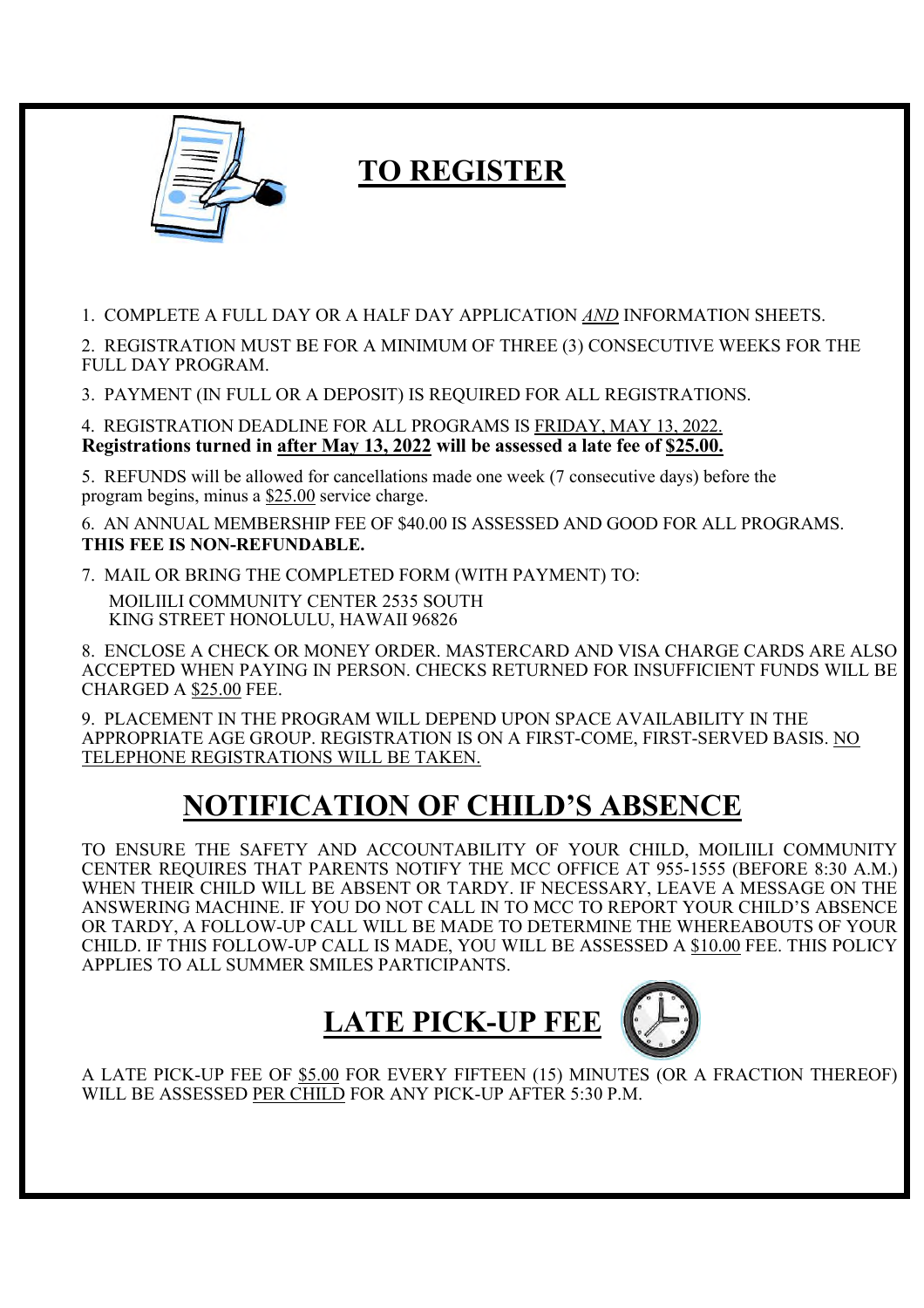

#### **PLEASE FILL IN THE FOLLOWING INFORMATION COMPLETELY!** *PRINT IN BLACK INK ONLY*

|  | 1. Child's Name    |                                                                                                                                                                                                                                |       |  |                       |          |      |                                                                                                                                                                                                                               |  |  |                         | Birth Date / / Gr.         |
|--|--------------------|--------------------------------------------------------------------------------------------------------------------------------------------------------------------------------------------------------------------------------|-------|--|-----------------------|----------|------|-------------------------------------------------------------------------------------------------------------------------------------------------------------------------------------------------------------------------------|--|--|-------------------------|----------------------------|
|  |                    | Last                                                                                                                                                                                                                           | First |  |                       | Middle   |      |                                                                                                                                                                                                                               |  |  |                         |                            |
|  | 2. Address         |                                                                                                                                                                                                                                |       |  |                       |          |      |                                                                                                                                                                                                                               |  |  |                         | Home Phone                 |
|  |                    | Number & Street                                                                                                                                                                                                                |       |  | Apt.# City            | Zip Code |      |                                                                                                                                                                                                                               |  |  |                         |                            |
|  |                    |                                                                                                                                                                                                                                |       |  |                       |          | Age: |                                                                                                                                                                                                                               |  |  |                         | Sex: Male Female           |
|  |                    | 4. Father's Name                                                                                                                                                                                                               |       |  |                       |          |      |                                                                                                                                                                                                                               |  |  |                         | Bus. Ph. Cell Ph. No. 2012 |
|  |                    | 5. Mother's Name                                                                                                                                                                                                               |       |  |                       | Bus. Ph. |      |                                                                                                                                                                                                                               |  |  |                         | Cell Ph.                   |
|  |                    | At the end of the day, my child will:                                                                                                                                                                                          |       |  |                       |          |      |                                                                                                                                                                                                                               |  |  |                         |                            |
|  |                    | Walk Home____________                                                                                                                                                                                                          |       |  | Bus Home_____________ |          |      |                                                                                                                                                                                                                               |  |  | Be picked up __________ |                            |
|  |                    |                                                                                                                                                                                                                                |       |  | <b>Time</b>           |          |      | Time and the same state of the state of the state of the state of the state of the state of the state of the state of the state of the state of the state of the state of the state of the state of the state of the state of |  |  |                         |                            |
|  | 1. $\qquad$        | PERSONS AUTHORIZED TO PICK-UP MY CHILD BESIDES PARENTS                                                                                                                                                                         |       |  |                       |          |      |                                                                                                                                                                                                                               |  |  |                         |                            |
|  |                    | Name / Relationship                                                                                                                                                                                                            |       |  | Address               |          |      |                                                                                                                                                                                                                               |  |  | Phone Number            |                            |
|  | 2.                 | Name / Relationship                                                                                                                                                                                                            |       |  | Address               |          |      |                                                                                                                                                                                                                               |  |  | Phone Number            |                            |
|  |                    | NAMES OF PERSONS/AGENCIES TO BE CONTACTED IF PARENT CANNOT BE REACHED                                                                                                                                                          |       |  |                       |          |      |                                                                                                                                                                                                                               |  |  |                         |                            |
|  | 1. $\qquad \qquad$ | Name / Relationship                                                                                                                                                                                                            |       |  | Address               |          |      |                                                                                                                                                                                                                               |  |  | Phone Number            |                            |
|  | 2. $\qquad \qquad$ | Name / Relationship                                                                                                                                                                                                            |       |  | Address               |          |      |                                                                                                                                                                                                                               |  |  | Phone Number            |                            |
|  |                    | <b>HEALTH INFORMATION</b>                                                                                                                                                                                                      |       |  |                       |          |      |                                                                                                                                                                                                                               |  |  |                         |                            |
|  |                    |                                                                                                                                                                                                                                |       |  |                       |          |      |                                                                                                                                                                                                                               |  |  |                         |                            |
|  |                    |                                                                                                                                                                                                                                |       |  |                       |          |      |                                                                                                                                                                                                                               |  |  |                         |                            |
|  |                    | Hospital https://www.archive.com/communications/communications/communications/communications/communications/communications/communications/communications/communications/communications/communications/communications/communica |       |  |                       |          |      |                                                                                                                                                                                                                               |  |  |                         |                            |
|  |                    |                                                                                                                                                                                                                                |       |  |                       |          |      |                                                                                                                                                                                                                               |  |  |                         |                            |
|  |                    |                                                                                                                                                                                                                                |       |  |                       |          |      |                                                                                                                                                                                                                               |  |  |                         | Membership No.             |

**=OVER= PLEASE COMPLETE REVERSE SIDE**